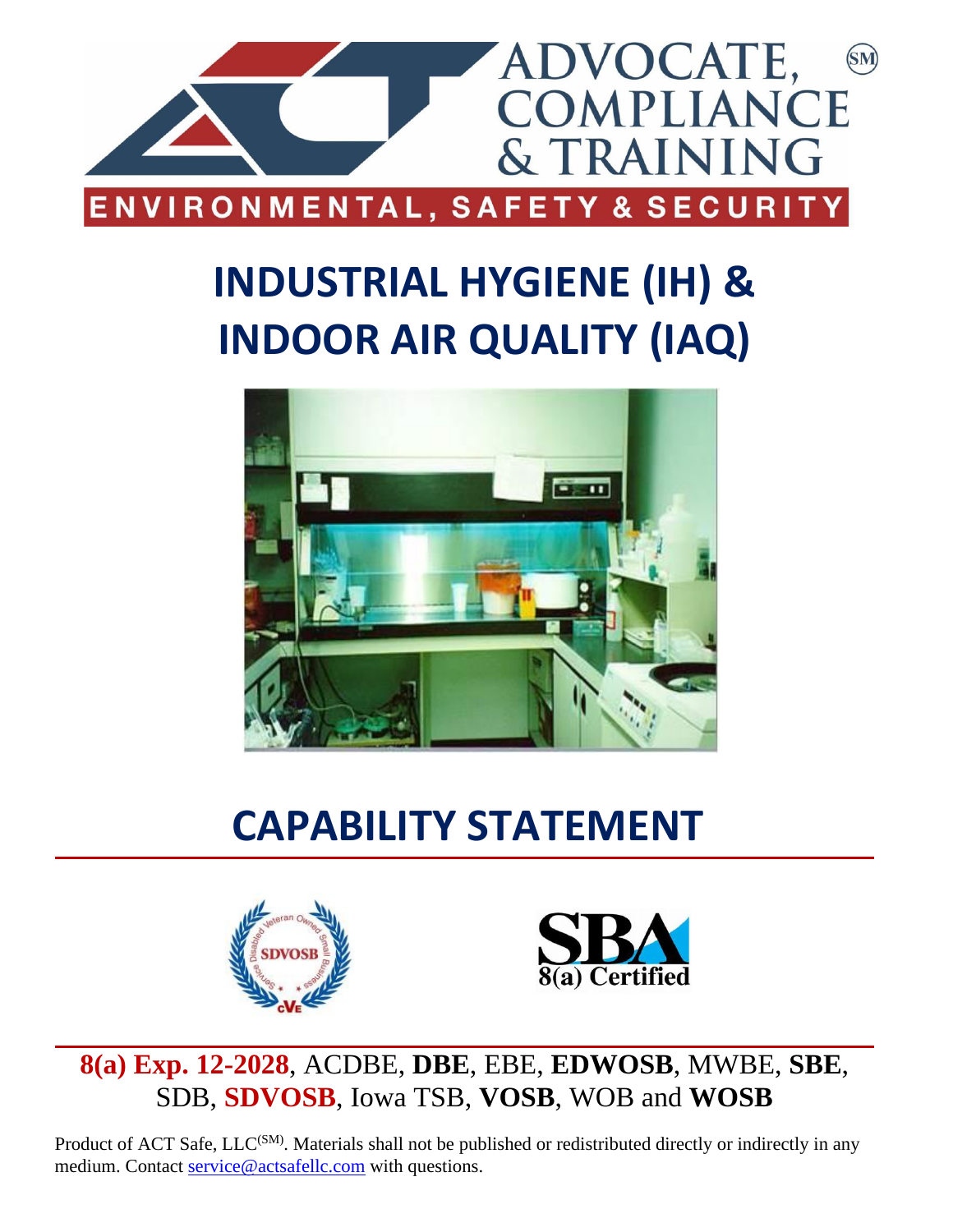

## **IH & IAQ Capability Statement**

**8(a)**, ACDBE, **DBE**, EBE, **EDWSOB**, MWBE, **SBE**, SDB, **SDVOSB**, Iowa TSB, **VOSB**, WOB and **WOSB Certified Business**

ACT Safe, LLC is a multifaceted Regulatory Compliance Service provider assisting companies with local, state, and federal regulatory compliance. We have thousands of years combined experience as former regulators and compliance managers. ACT Safe provides Environmental, Occupational Safety and Health (OSH), Engineering, and Transportation solutions. From permitting, audits, Industrial Hygiene, Indoor Air Quality, ACM / LBP, expert witness, hazard determinations, written programs, training and file plan management - we cover your needs.

#### **INDUSTRIAL HYGIENE**

Industrial hygiene services are focused on the anticipation, recognition, evaluation, communication and control of environmental stressors in the workplace environment. Such environmental stressors can include biological, chemical, physical, ergonomic or psychosocial categories and may result in injury, illness, impairment, or affect the overall wellbeing of workers and members of the community. Employers need a rigorous and professional program with independent evaluation to determine the potential for hazards, an evaluation of exposures or risk in the workplace, and recommended corrective actions. ACT Safe has a team of professional industrial hygienists as well as licensed asbestos and lead based paint technicians.

#### **WHAT SERVICES WE PROVIDE**

Our team will work in tandem with your staff to both assess and control the physical, chemical, biological or environmental hazards in the workplace or community that could cause injury or disease. ACT Safe also maintains an assortment of industrial hygiene equipment to test and assess nearly any type of indoor environment*.* A detailed listing of our services includes:

- •Identify health & safety problems in the workplace
- •Assess Engineering Controls/Ventilation
- •Conduct worksite and or personal sampling and analysis for exposure levels for chemicals, lead, asbestos, silica, mold and noise
- •Assess all worksite environmental stressors
- •Develop and /or recommend corrective measures to eliminate hazards and prevent future problems to include engineering and non-engineering controls (to include work practices).
- •Assist in developing mandated health & safety programs
- •Interpret safety data sheets (SDS)
- •Perform Chemical Speciation
- •Determine Community Exposures and risks
- •Provide a full Health Risk Analysis & Hazard Communication

#### **OCCUPATIONAL SAFETY AND HEALTH**

**Air Monitoring:** ACT performs both personal and area monitoring for potential air contaminants in working environments. Inhalation exposures to hazardous materials are evaluated by comparing them to Occupational Exposure Limits (OELs) that have been developed for air contaminants. Generally accepted OELs include the Permissible Exposure Limits (PELs) established by the Occupational Safety and Health Administration (OSHA), the Threshold Limit Values (TLVs) established by the American Conference of Governmental Industrial Hygienists (ACGIH) and the Recommended Exposure Limits (RELs) established by the National Institute for Occupational Safety and Health (NIOSH).

Product of ACT Safe, LLC<sup>(SM)</sup>. Materials shall not be published or redistributed directly or indirectly in any medium. Contact [service@actsafellc.com](mailto:service@actsafellc.com) with questions.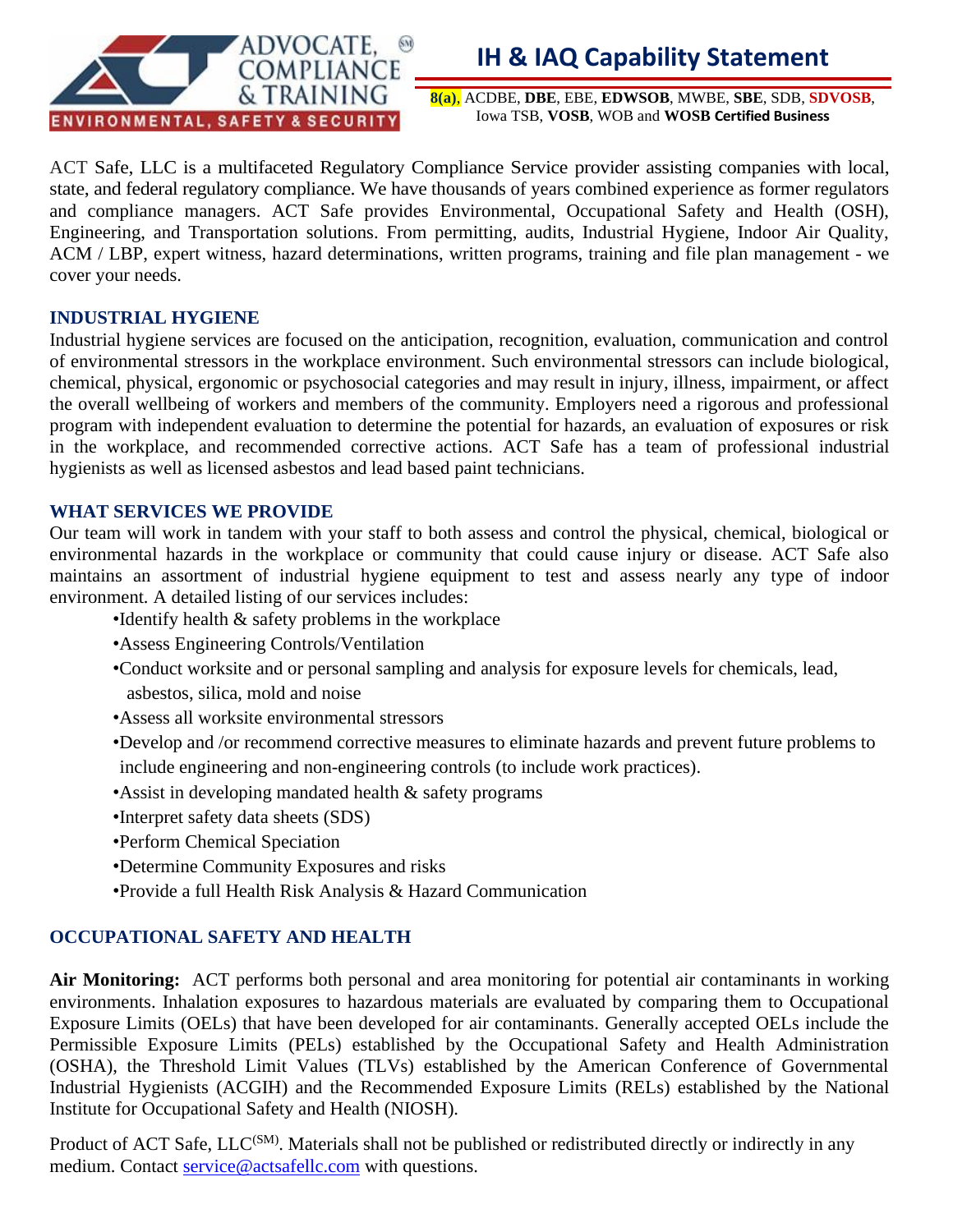

## **IH & IAQ Capability Statement**

**8(a)**, ACDBE, **DBE**, EBE, **EDWSOB**, MWBE, **SBE**, SDB, **SDVOSB**, Iowa TSB, **VOSB**, WOB and **WOSB Certified Business**

**Noise Monitoring:** Noise dosimeters and sound-level meter readings are used to evaluate employees' noise exposures. Employees' noise exposures are evaluated according to OSHA guidelines (or applicable state regulations). Employees whose noise exposures potentially exceed the "Action Limit" (85 dBA) must be included in a Hearing Conservation Program (HCP) and employees whose noise exposures exceed the "Permissible Exposure Limit" (PEL) (90 dBA) must also wear appropriate hearing protection until feasible noise reduction controls can be implemented.

#### **SAFETY INSPECTION**

ACT Safe, LLC personnel perform safety inspections that follow all OSHA 29 CFR 1910, 1926 and 1915 applicable standards, National Institute of Health (NIH), Centers for Disease Control & Prevention (CDC), National Institute for Occupational Safety and Health (NIOSH), Environmental Protection Agency (EPA), American Industrial Hygiene Association (AIHA), National Fire Protection Association (NFPA), National Electric Code (NEC) and the client's internal policies.

Our in-depth inspect review all exposure that pose a hazard to health and safety of the employee. Focused areas:

- •Engineering Controls Changes to the work environment to reduce hazards examples include: chemical fume / ventilation hoods, showers, eye washers, and Biological Safety cabinets.
- •Administrative Controls- those that modify work schedules and tasks examples include: Chemical hygiene plan and Standard Operating procedures (example: Spill Plan, Emergency Response, OSHA HazCom & PPE program, Inventory Control plan, etc.)
- •Work Practices-Procedures for safe and proper work. Proper techniques used by workers.
- •Personal Protective Equipment- Protective Gear examples: respirators, face shields, goggles, disposable gloves, etc.

#### **WORKPLACE EXPOSURE ASSESSMENT**

The Workplace Exposure Assessment is the multi-disciplinary field that identifies and characterizes workplace exposures, develops estimates of exposure for exposure-response and risk assessment studies, and evaluates the significance of exposure and effectiveness of intervention strategies.

Throughout this assessment the following Occupational exposure will be performed:

- •Identification,
- •Characterization,
- •Estimation, and
- •Evaluation of workplace hazards.